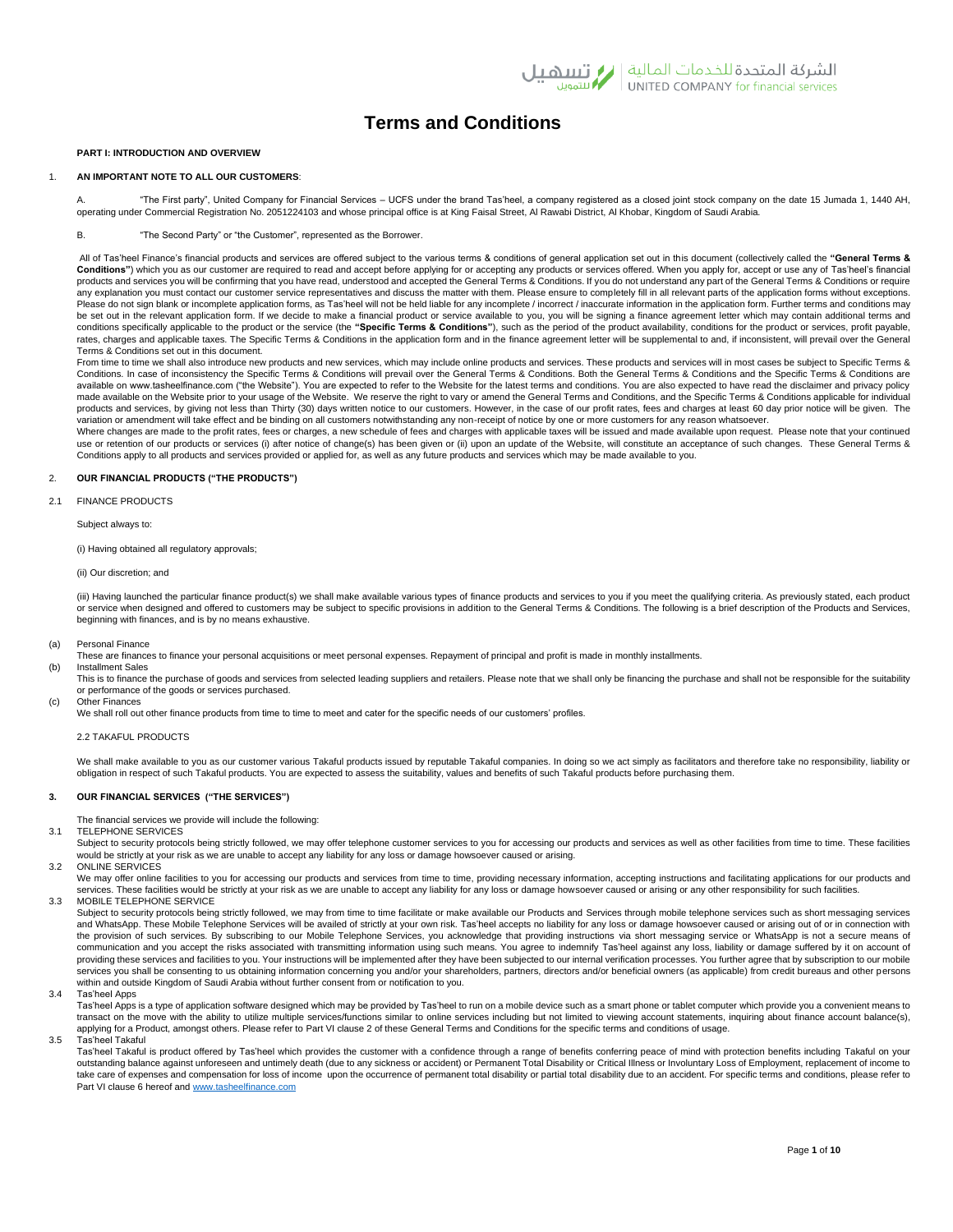

## **4. THE CUSTOMER RELATIONSHIP**

#### 4.1 OPENING AN ACCOUNT

Our relationship with you as a customer begins when you apply for a product with us and you have been assigned a Customer Number (CN) (see below). The term "account" used in these General Terms & Conditions is not a bank account but refers to a running account in our records in respect of any product or service which we may extend to you. In order to open an account with us, you will be required to complete and sign a finance account opening application form or forms. At such time, we shall make available the following to you: (a) These General Terms & Conditions;

- (b) Additional Specific Terms & Conditions for the products or services for which you have applied; and (c) Other relevant documentation and information literature.
- 
- 4.2 THE CUSTOMER NUMBER (CN)

The Customer Number (CN) is a number which we shall issue to you and which will be unique to you. It will allow you to access our facilities and products and will be the reference number for all information and data concerning you and the finance products and services extended to you. This important number must be used with care, with the utmost confidentiality and must not be disclosed to any other<br>person. When dealing with will remain liable for all transactions carried out until you notify us of the loss or wrongful use and the CN is cancelled. If you are issued with more than one CN by error or otherwise you must notify our customer service representatives immediately.

## **PART II: TERMS AND CONDITIONS OF GENERAL APPLICATION**

## **1. APPLICABILITY OF THE GENERAL TERMS & CONDITIONS & THE SPECIFIC TERMS & CONDITIONS & VARIATIONS THEREOF**

All finance and financial products (the "**Products**" or the "**Product**" in singular) and all financial services (the "**Services**") are offered or made available by us to you as our customer on the basis of and subject to the General Terms & Conditions applicable from time to time. The following terms and conditions constitute part of the General Terms & Conditions and are of general application governing all Products and Services offered or made available by us. In addition to the referral form and the General Terms & Conditions, the application form by which you may be required to apply for a Product or Service may contain Specific Terms & Conditions for the Product or Service as may any confirmation letter issued to you. These will also constitute part of the contractually binding agreement between us.

We reserve the right to vary or amend the General Terms & Conditions and all applicable other terms and conditions, including the various Specific Terms & Conditions, by giving you not less than fourteen (14) days' written notice (except that in the case of profit rates, fees and charges the provisions below shall apply). However, any accidental omission to give notice or other non-receipt of such notice will not affect the validity of the variations or amendments. The continued use of our Products or Services after notice has been given will be deemed to constitute an acceptance of such variations.

## **2. PROFIT, FEES AND CHARGES - VARIATIONS**

Our schedule of the prevailing profit rates, fees and charges along with applicable taxes will be published periodically and a current copy will be issued to you upon opening an account with us. Copies are also available from our customer service representatives on request. We shall be entitled at our discretion to vary from time to time all our profit rates, fees and charges applicable by giving at least 60 day prior notice. The variations will apply as of the dates specified in the notice of change. Where variations are made as to profit rates, fees or charges, a new schedule of fees and charges including applicable taxes will be published on the Website and made available upon request.

## **3. DOCUMENTATION & EXTENSION OF FACILITIES**

We may from time to time offer or extend our various facilities, Products and Services to you relying on the existing documentation, including the Tas'heel General Terms & Conditions read with the relevant specific terms and conditions, which shall be applicable to the new Product or Service. We may at our discretion request you to submit a fresh application form along with supporting documents in order to process your application for a new/additional Product(s) and/or Service(s).

Please note that all applications and other documentation received from you will remain our property whether or not we make available the requested Products or Services

## **4. UPDATED CUSTOMER INFORMATION**

You must notify us promptly of any change to your personal details including, but not limited to, change in name, residential address, place of work, bank account details, as mentioned in the account opening form. You must also provide us with a copy of National ID, copy of Iqama (expatriates only), copy of your passport, business commercial registration (where applicable) and a copy of all renewals thereof promptly upon renewal. Any change in your legal status and/or shareholding must be promptly notified and supporting documentary proof, satisfactory to Tas'heel, must be promptly provided. If your tax status changes for purposes of US Federal Income Tax purposes or you become a US citizen or a resident, you should notify Tas'heel within thirty (30) days from the date of such change. All documents must be sent only to **documents@TasheelFinance.com**. In case of non-submission of the above mentioned renewed documentation within a maximum period of sixty (60) days from the date on which the documents are required to be renewed, a fee may be imposed upon you in accordance with the schedule of fees and charges applicable at the time of levy of the fee. All fees are subject to the regulations of the Saudi Arabian Monetary Authority (SAMA). '

## **5. CUSTOMER CONFIDENTIALITY**

We shall treat all information concerning you as confidential unless it is information already in the public domain. We shall not disclose information concerning you to third parties, save that we shall be entitled to disclose information and documents concerning you to:

(a) Our branches, holding companies, subsidiaries, representatives, affiliates and agents;

(b) Credit verification and credit reporting agencies;

(c) Debt collection agencies engaged in respect of your debts and accounts.

(d) lawyers, auditors and other professional advisors or consultants engaged by us, any data processing and statistical risk analysis purposes, customer relationships, general advice or otherwise in the ordinary course of our business;

(e) Any judicial, regulatory, police, or governmental authority which has jurisdiction; and

 $(f)$  any third party to whom we shall have contracted or outsourced any of our services or administrative functions provided that we shall obtain an appropriate confidentiality undertaking (as determined by us) from such party.

We shall also be at liberty at all times to obtain information about each customer from third parties such as credit bureaus, banks, other Government authorities, retailer partners, and the Saudi Arabian Monetary Authority

## **6. NON-SOLICITATION & NON DISTURBANCE**

We may provide information about you to our branches and third parties for marketing campaigns and solicitation for products. However, if you have expressly notified us in writing that you do not wish to be subject to any marketing approaches we shall make every effort to ensure that you are not contacted or solicited in the course of our marketing campaigns.

## **7. CUSTOMER REFERENCES**

References provided by you in the finance account opening application forms and beneficiary details provided to avail of the Tas'heel services may be contacted to validate the information provided by you as well as for marketing campaigns and solicitation for products. However, if they expressly notify us in writing or through our telephone center that they do not wish to be subject to any marketing approaches, we shall make every effort to ensure that they are not contacted or solicited in the course of our marketing campaigns.

#### **8. TERMINATION**

Our relationship with you as a customer may, subject as below, be terminated for any of the following reasons:

(a) Termination by you at any time at your discretion if you wish to cease using our Products or Services;

(b) At the option of one party in the event of breach by the other party of the applicable terms and conditions or agreements between us;

(c) By order or direction of any regulatory, judicial or governmental authority;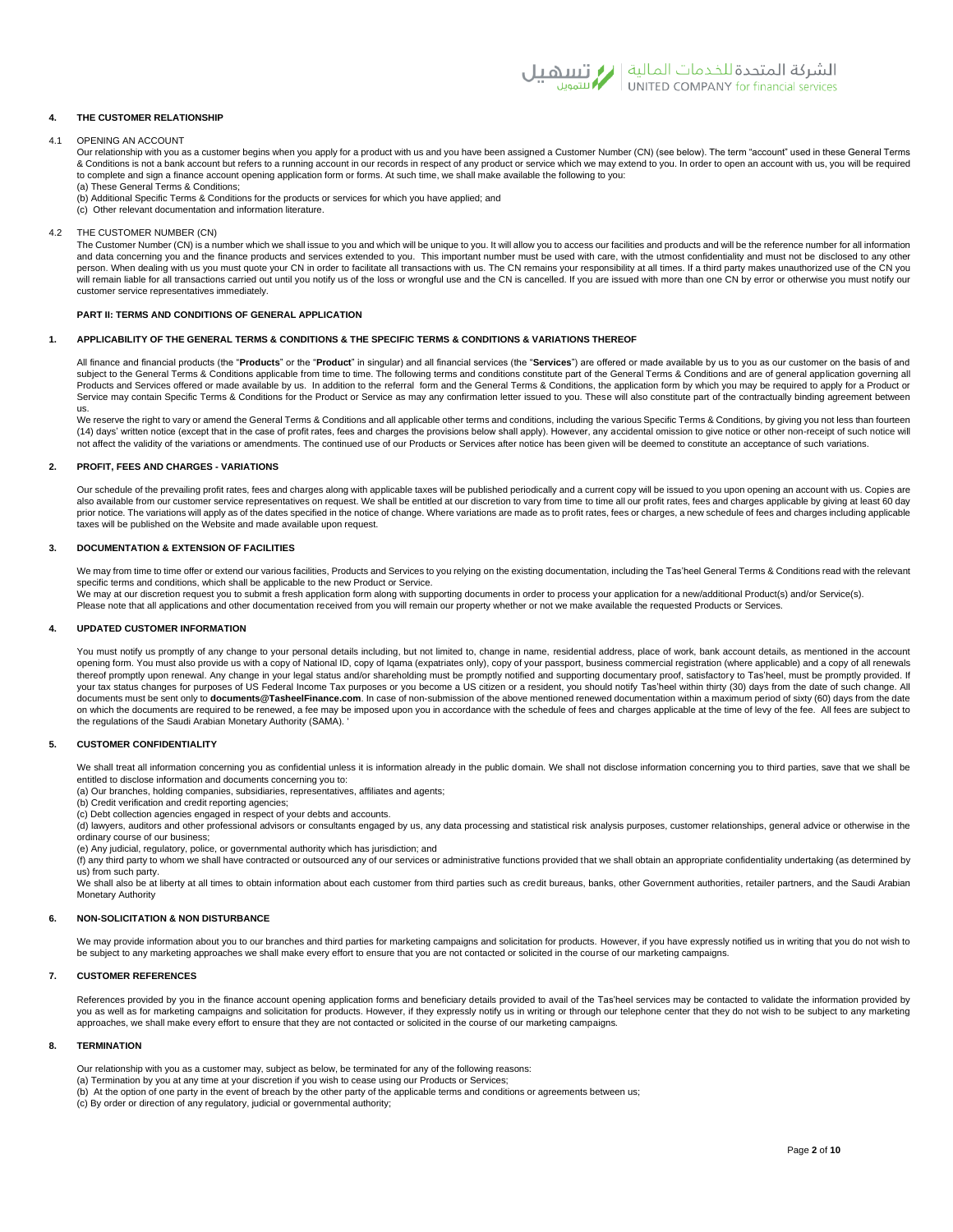

(d) Our belief acting in good faith that the source of your funds is not legitimate or the funds are in breach of any law or regulation;<br>(e) Failure by you to comply with any money laundering or other legislation and requi

- 
- (f) Failure to meet the obligatory repayment terms as agreed or as advised for the provision of any Products or Services;
- (g) Death or legal disability on your part;
- (h) Any activity, which in our view, indicates intent to misuse our facilities, services or products or to defraud us or any related party; and

(i) Termination by us at any time at our discretion without having to give any reason thereof. In the event of termination you (or, as the case may be) will immediately settle and pay to us any monies due and owing to us and discharge all your liabilities and obligations in respect of any of our Products and /or Services or otherwise due to us, despite any prior or other agreement that may exist between us as regards such Products and /or Services.

# **9. EVENTS OF DEFAULT**

The finance elapses and all the installments, profit any other fees and expenses become due and payable immediately without having to give any notification or any court ruling and without prejudice to any of our other rights according to Tas'heel General Terms & Conditions or in accordance with the law in the event of occurrence of any of the listed below events:

- a) If he/she has not paid in full a Monthly Installment before or due on its Payment date; or<br>b) If he/she breaches any of the terms of the Finance Agreement; or
	- If he/she breaches any of the terms of the Finance Agreement; or
- c) If he/she provides information in the finance application for that is not true; or<br>
d) If he/she goes into bankruptcy, insolvency or liquidation: or
- If he/she goes into bankruptcy, insolvency or liquidation; or e) If his/her current employment is terminated or if his/her work permit or Iqama, if any is cancelled.
- 
- 9.1 The Customer agrees and acknowledges to issue promissory note as a guarantee for the amounts owed by the client to the Company under the sale transaction/s, the annexure (1) and this Program.<br>The Customer further irrev The Customer further, irrevocably and unconditionally authorized the Company to fill in the promissory note and to submit the it to the Court in case the Client fails to pay company dues or any part thereof in its due time

# **10. EVENT OF DEATH OR DISABAILITY**

Unless and until agreed with the customer, in the event of death or permanent disability of the customer, all amounts owed by the customer will be exempted from repaying to Tas'heel finance post receipt of valid relevant documents. Any amounts deducted after the date of death or permanent disability medically certified shall be returned to the customer. However, this clause is exempted if death is occurred due to the following reasons:

- •Deliberate self-injury or suicide attempt
	- •Natural disasters
	- •Consumption of alcohol, narcotics or illegal drugs
	- •Participation, or training to participate, in dangerous sports or competitions
	- •Job-related death or injury
	- •Damage directly or indirectly caused by nuclear weapons, war, invasion, acts of foreign enemy, hostilities, warlike acts, or acts of vandalism and terrorism

## **11. LATE PAYMENT CHARGES**

compliant

In the event the customer fails to pay their installment on the due date (as per the payment schedule), Tas'heel will record all missed payments with Consumer Credit Bureau endorsed by the Saudi Arabian Monetary Agency (SAMA). This may negatively impact your credit bureau score which may impair the ability to obtain credit facility from any bank in the Kingdom of Saudi Arabia. A fixed charge may be applied each time an installment is not paid on the due date. Please note that these charges will be spent on charity projects since Tas'heel products and services are Sharia

#### **12. NOTICES AND COMMUNICATIONS**

- 12.1 Your postal address, email address and telephone number(s) as set out in the application form shall be taken as definitive for the purpose of sending notices and other communications to you. The particular means of communication used by us will be at our option. In the event of any change in particulars you are required to promptly notify us in writing of such change. Any change in particulars will only be effective as of the time Tas'heel receives actual notice of such change.
- 12.2 We may at our discretion facilitate or make available our Services and Products through the use email, internet communications, telephone or mobile telephony including short messaging services (SMS) and WhatsApp ("the Facilities"). In such cases we shall notify you of the availability of the Facilities and the procedures applicable. We may require you to enter into separate agreements with specific terms and conditions, for these Facilities which will supplement and, in case of inconsistency, prevail over the General Terms & Conditions. Communicating through such Facilities carry risks and the risk of any losses occurring by use of these Facilities and means of communication will be entirely yours. In particular, where we communicate with you through the Facilities at your request, or acquiescence, you will accept sole responsibility for any loss or damage caused by any mis-delivery or non-delivery of communications. Tas'heel shall not be liable in contract, tort or otherwise for any direct, indirect or consequential loss or damage sustained by you by any direct or indirect use of or reliance on the electronic communication, orders or messages whether with or without the utilization of any security measures, including but not limited to any loss or damage resulting as a consequence of any defects, delays, interruptions, errors, inaccuracies or failures in the various communications and Tas'heel specifically excludes the same to the fullest extent permitted by law even if Tas'heel shall have been advised in advance of the possibility of such damages.
- 12.3 We may at our discretion to provide Facilities or accept your application or request for Products or Services through the telephone or Mobile Telephone Service including but not limited to short messaging services and WhatsApp, then pending any specific agreement the following shall apply:
	- Instructions or other communications from you by telephone, Mobile Telephone Service shall be valid and binding on you and we may at our discretion act on such instructions and Tas'heel shall not be obliged to verify or make further inquiry into the identity of the sender, or the message integrity, of any communications, orders or messages. We have the right at all times to decline to accept any telephone, Mobile Telephone Service instructions without giving any reason.
	- You will abide by and observe any security protocol that we establish for telephone, Mobile Telephone Services. In particular you will keep confidential and be responsible for passwords and other identification information and will not permit any other person to use the telephone, Mobile Telephone Services communications services on your behalf.
	- We shall be at liberty to act on instructions or authorizations that we or our staff believe in good faith were issued by you without having to seek confirmation, even if it transpires that the instructions were not in fact issued by you.
- 12.4 If we decide to act on communications with you by the use of the Facilities namely, email, internet communications, telephone or mobile telephone including SMS and WhatsApp, you as the customer accepting the risks will indemnify us against all costs, claims, loss or damage resulting from our acting on such communications.
- 12.5 We may record all communications through these various means for record keeping, training and security purposes. You will be taken to have consented and authorized us to make such recordings. You further confirm that the data and information/instruction so stored may be relied upon by Tas'heel, made known to any person who may reasonably require the same and/or produced in evidence in any proceedings or otherwise.
- 12.6 Please note that all such recordings and all our books, records and accounts will be conclusive and binding as will any certificate or statement of account issued by us, unless there is an obvious error or omission.
- 12.7 Customers will be notified 30 business days in advance if any changes are made to the terms and conditions. Customer will be notified through emails and SMS.<br>12.8 Post sending the notification / communication to the c
- Post sending the notification / communication to the customer, customer will be allowed to object / disagree on the changes made in the terms and conditions through email and by the customer service (call center). They should send their objection to the terms and conditions communication at least 10 business days prior to the final change in the terms. Any objective received after the stipulated time will not be accepted.

## **13. PAYMENTS**

- 13.1 You may pay amounts due to us on Products and Services, late charges, other charges, finance repayments, or other payments due, by cash payments and Automatic Direct Repayment (ADR) or any other means acceptable to us.
- 13.2 Tas'heel is authorized to debit, any amount due and outstanding from you for our Products and Services including principal, profit, charges, fees and commissions.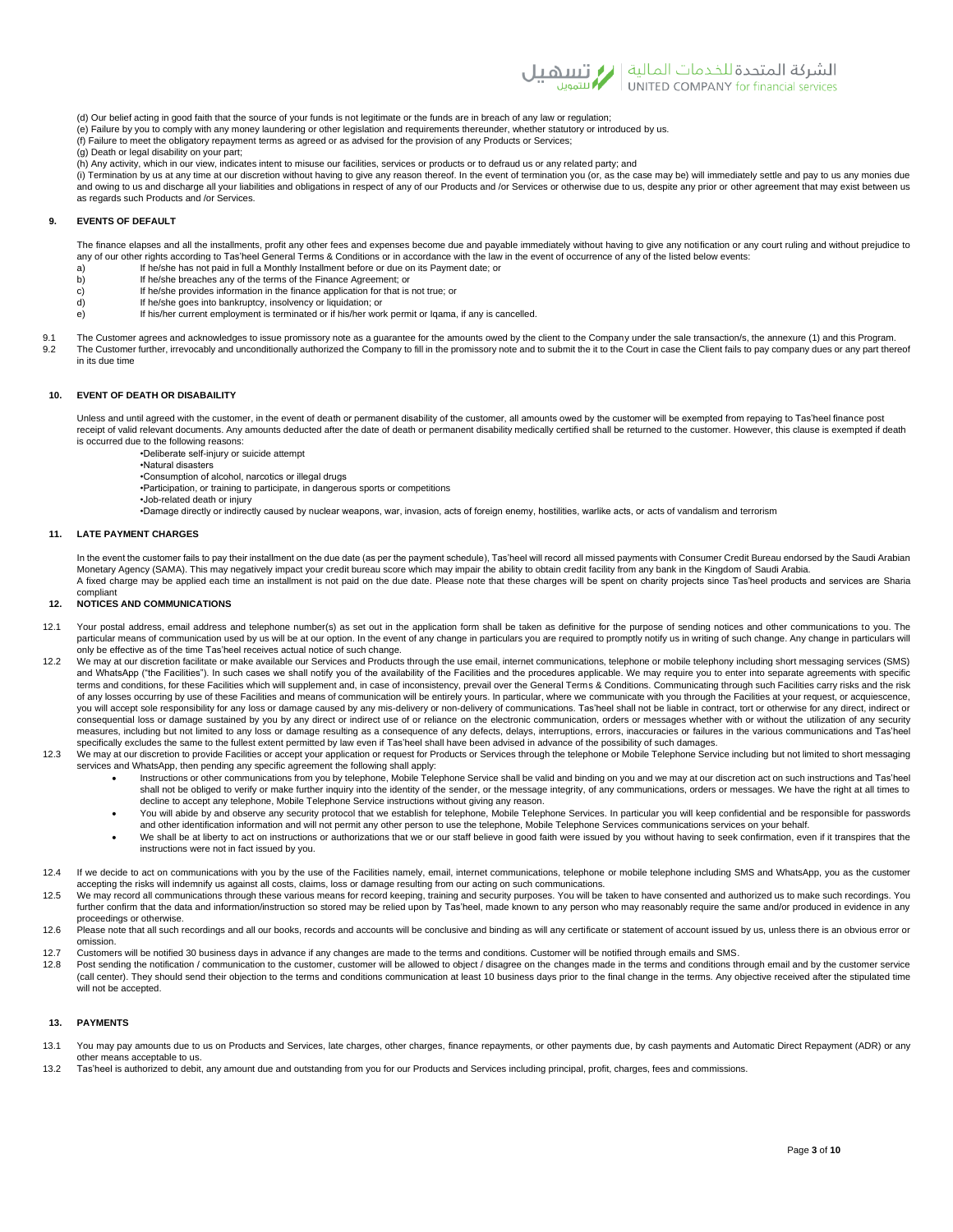

# **14. ADJUSTMENTS**

Where we have erroneously credited or debited your account, we reserve the right to make the appropriate reversals without seeking your consent.

## **15. TRANSFER AND ASSIGNMENT/OUTSOURCING**

We are entitled to sell, transfer, assign, discount, pledge or charge as security to any third party organization some or all our rights or obligations under or in respect of any Product or Service provided to you without notice to you or without your consent. In particular, we shall be at liberty to sell, transfer, pledge or assign any or all of our business or activities to a third party or we may merge our business with that of a third party. In all these cases the General Terms & Conditions and the various Specific Terms & Conditions shall continue to govern and apply to all customers, Products and Services. You as a customer may only assign your rights and obligations with regard to a Product / Service subject to our prior written consent. We may also, at our sole discretion and without requiring any customer consent, delegate or outsource any one or more of the administrative, accounting or service functions in connection with the Products

and Services to any third party service provider we select in good faith.

# **16. FORCE MAJEURE**

We shall not be liable to you for any delay or non-performance of our obligations in respect of any Products or Services arising from any cause beyond our reasonable control including, without limitation, Act of God, governmental act, war, fire, flood, explosion, natural disaster, civil commotion or riots. In such event we shall resume performance of our obligations as soon as reasonably possible after the removal of the cause.

## **17. WAIVER**

We may at our discretion waive compliance with any of the General Terms & Conditions or other specific terms and conditions as applicable but this will not prejudice or become a waiver of our rights and benefits generally. We shall still have the right to fully enforce terms and conditions at a future date.

## **18. OUR RIGHTS AND LIABILITIES**

- 18.1 Subject as above, we are not liable for any act or omission of any third party in respect of any Products or Services, nor are we liable for any loss, damage or claims however arising, unless the same was caused by our gross negligence or willful misconduct.
- 18.2 All our rights under these and other applicable terms and conditions shall be in addition to and independent of any securities, agreements and obligations you may have with or towards us.

# **19. EXCLUSIONS AND GENERAL INDEMNITY**

- We shall act in good faith at all times and provide our services on a best efforts basis. Other than this obligation, we shall not be liable or responsible for any default, defect, shortcoming or loss in providing the services, and we shall not be liable for any loss or damage howsoever caused or arising.
- 19.2 You will indemnify us and hold us harmless against any loss, damage, liability, costs and expenses, whether legal or otherwise, which we may incur by reason of any breach by you of these and other applicable terms and conditions or by reason of our enforcing any of our rights under such terms and conditions. All costs and expenses incurred by us on account of enforcing such terms and conditions or by reason of our r will likewise be reimbursed by you.
- 19.3 We shall act at all times in accordance with all applicable laws, regulations or rules and the terms of agreements with other banks or financial institutions. If in doing so we act contrary to any instructions you may have given us, we shall not be liable for any loss or damage howsoever caused or arising.

#### **20. COMPLIANCE WITH APPLICABLE LAWS AND REGULATIONS**

20.1 All our Products and Services may only be utilized by you in compliance with all regulatory, statutory, governmental and judicial laws, requirements and provisions of the Kingdom of Saudi Arabia.<br>20.2 Every Product an

Every Product and/or Service advanced or made available to you is on the basis of your representation, warranty and assurance that all information provided by you is true and accurate in all respects, at all times and that you will ensure that any amount lent, contributed or otherwise made available by Tas'heel to you, or any other amount resulting from our relationship will not be lent, contributed or made available to any entity or individual (whether or not related to you) for the purpose of financing the activities of any entity or individual or for the benefit of any country, state entity, vessel or individual currently subject to any UN or other applicable international sanctions including the US sanctions administered by the Office of Foreign Assets Control of the U.S. Department of the Treasury (OFAC). For this purpose, you authorize us to make such enquiries as we deem fit.

## **21. DISCLOSURE OF INFORMATION**

#### You are hereby notified that Tas'heel may:

(a) disclose and furnish any information provided by you to us concerning you and/or your shareholders, partners, directors and/or beneficial owners (as applicable) and information concerning your accounts and relationship with Tas'heel ("Information") to; and

(b) obtain and receive any information concerning you and/or your shareholders, partners, directors and/or beneficial owners (as applicable) ("Received Information") from our subsidiaries, affiliates, associates, branches, service providers, assignees, agents, insurers, third party contractors, third party financial institutions, credit reporting agencies, credit bureaus, debt collection agencies and other persons within and outside Kingdom of Saudi Arabia to enable Tas'heel to evaluate your application, review your performance, perform its obligations under these terms and conditions or under any other agreement to which Tas'heel is a party or may become a party, to enforce your obligations hereunder or to provide or procure the provision of products and services to you or for other reasons deemed fit by Tas'heel without further consent from or notification to you.

- 21.1 You hereby warrant and represent that you have notified each of your shareholders, partners, directors and/or beneficial owners (as applicable) that Information may be disclosed by Tas'heel or that Tas'heel may obtain and receive Received Information.
- 21.2 You hereby authorize and permit Tas'heel to disclose Information or obtain and receive Received Information.
- 21.3 You hereby warrant and represent that you are duly authorized on behalf of each of your shareholders, partners, directors and/or beneficial owners (as applicable) to consent to the disclosure of Information or the receipt of Received Information by Tas'heel.
- 21.4 You agree to indemnify and hold harmless Tas'heel, its owners, officers, employees and agents from any costs, losses, claims, damages or liability, howsoever caused by your failure to obtain any of the requisite consent(s) or to provide the requisite notification(s), as stated hereunder.
- 21.5 You hereby acknowledge and agree that Tas'heel is required to comply with Kingdom of Saudi Arabia laws and regulations relating to disclosure under the Foreign Account Tax Compliance Act 2010 of the United States of America ("FATCA") and/or the Common Reporting Standards under the Organization for Economic Co-operation and Development's Standard for the Automatic Exchange of Financial Account Information in Tax Matters (the "CRS") or any other laws and/or regulations (local or otherwise) adopted to implement FATCA and/or the CRS as well as any other pertinent future regulation.

## **22. GOVERNING LAW AND DISPUTE RESOLUTION**

- 22.1 The Products and Services as well as these General Terms & Conditions and all variations, additions and amendments to them from time to time and all other applicable terms and conditions including the various Specific Terms & Conditions shall be governed by the laws of Kingdom of Saudi Arabia.
- 22.2 Any dispute or difference between Tas'heel and any customer arising in respect of or touching upon any transaction, any of the Products or Services, the General Terms & Conditions and various Specific Terms & Conditions will be submitted to the non-exclusive jurisdiction of the civil courts of Kingdom of Saudi Arabia which we elect to be the convenient or relevant jurisdiction in the Kingdom of Saudi Arabia.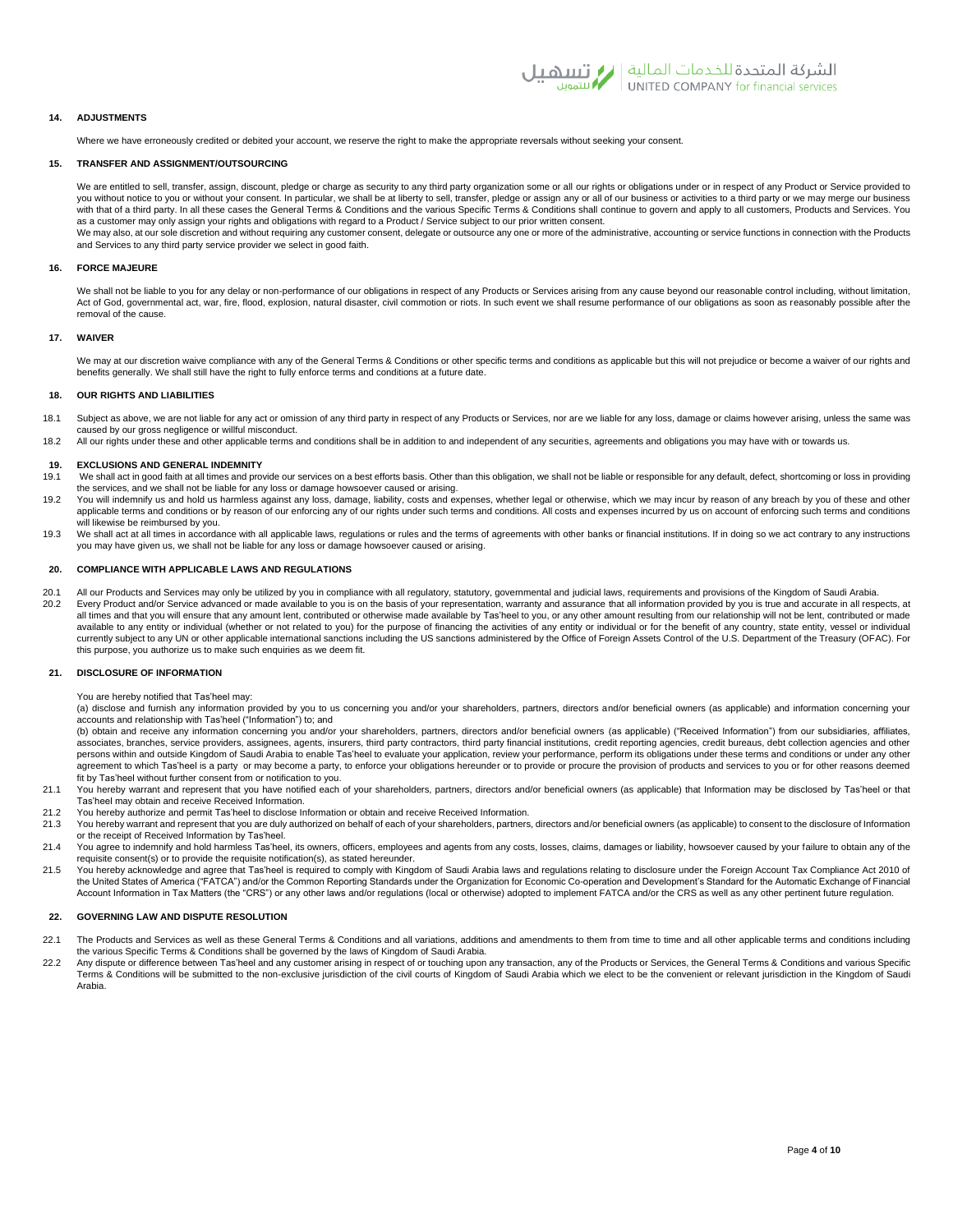

## **23. NO WARRANTY**

Without prejudice to anything contained in these Terms & Conditions, Tas'heel makes no express or implied warranty with respect to any of the Products and/or Services provided hereunder including, without limitation, any warranties of non-infringement of third party rights, title, marketability, satisfactory quality, fitness for a particular purpose.

# **PART III: TERMS & CONDITIONS FOR ALL FINANCE PRODUCTS**

If we determine that you qualify and decide to make available one or more finance Products ("Finances") to you the following terms and conditions pertaining to Finances Products and forming part of these General Terms & Conditions will apply.

- 1. We are not under any obligation to make available any Finances to you, but may do so at our sole discretion.<br>2. Should we decide to make a Finance available to you we shall issue you with a confirmation letter or other
- 2. Should we decide to make a Finance available to you we shall issue you with a confirmation letter or other written notification ("the confirmation letter") which may contain the Specific Terms & Conditions applicable to the Finance, such as the period, availability, conditions, profit payable, rates and charges, fees, and other terms. The Specific Terms & Conditions on the application form or the confirmation letter will be supplemental to and, in case of inconsistency, prevail over the General Terms & Conditions set out in this document. Applicable rates and charges will also be set out in our schedule of rates and charges from time to time.
- 3. If your finance is approved, we will transfer the approved finance amount, by way of electronic funds transfer, directly to your nominated account (the "Account") in the financial institution that you have identified through Direct Debit that you have provided to Tas'heel. You agree to pay all applicable fees or charges, as we may decide to levy from time to time, with respect to such transfer of the approved finance amount into your account.
- 4. We may at any time before approval cancel our commitment or reduce or vary the amount of the Finance and the terms thereof without being obliged to provide any reason.
- 5. You will repay the Finance in the manner and at the times set out in the confirmation letter. You hereby authorize us to set off and deduct any amount due under the Finance from any money or credit which we hold for you or to your order and which we may control.
- We reserve the right to recall or demand payment of any Finance at any time notwithstanding any terms previously or otherwise.
- 7. You may pay in full any Finance before its due date, subject to payment of applicable fees and charges for prepayment. We may stipulate a minimum time period after which prepayment is permissible and we may stipulate a minimum amount for pre-payment, subject to SAMA rules and regulations
- 8. We may without your consent or notice to you transfer, sell, assign, discount, pledge, charge or utilize as security the outstanding indebtedness on all our Finances to you. We may also assign or transfer to third party some or all our rights and obligations in respect of such Finances.
- 9. All notices and statements of accounts which we send to you will be deemed to be correct and accurate unless you object in writing within fourteen (14) days from the date of the notice or statement.<br>10. Every Finance ad Every Finance advanced or made available to you is on the basis of your representation, warranty and assurance that all information provided by you is true and accurate in all respects and at all times.
- For this purpose you authorize us to make such enquiries as we think fit. 11. Should we at our discretion determine that the value of the security in respect of a Finance or any amount due and payable to us is inadequate or has lost all or a substantial part of its value we shall be
- entitled to demand such replacement or additional security as we may decide to be necessary. We will calculate profit for finances on a reducing balance basis. Profit will be calculated on the basis of a 365 day year and on the outstanding principal amount at the beginning of the month.<br>13. We reserve the right to
- We reserve the right to vary the rate of profit, fees or charges payable on any outstanding Finance from time to time upon giving you reasonable prior written notice.
- 14. We may at our sole discretion permit you to reschedule or restructure any outstanding Finances, including extending any applicable repayment term provided that you meet our eligibility criteria, documentation requirements and applicable fees or charges.
- 15. Acceptance of a part payment or a waiver or relaxation in respect of any applicable terms and conditions shall not prejudice or be interpreted as a waiver of our rights to require full payment or enforce such terms and conditions at a future date.
- 16. All costs and expenses including legal expenses incurred by us in recovering the amount due and owing to us in respect of any Finance or enforcing the security for the Finance shall be borne by you. We will not issue a clearance letter even if a Finance is fully repaid if you are delinquent on other Finances or Products.

#### **PART IV: SPECIFIC FINANCE PRODUCTS**

The following are the principal types of Finances offered by us at our discretion and subject to the various terms and conditions set out below. They are also subject to various applicable Specific Terms & **Conditions** 

## **1. PERSONAL FINANCE / TAWARRUQ FINANCE**

In consideration of Tas'heel granting the customer / borrower deferred payment terms on the Purchase Price of the Metal / Goods purchased from Tas'heel, as is evident from the Offer and Acceptance to which these Terms and Conditions are annexed below. The customer / borrower agrees to be bound by the following terms and conditions:

For the purposes of these Terms and Conditions:

"Acceptance" means an Acceptance Letter or any other means of valid acceptance of the Offer by Tas'heel;

"Business Day" means a day on which the Tas'heel is generally open for business for clients;

"Customer / Borrower" means the person/s signing the attached Offer;

"Offer" means the attached Offer by the Customer to purchase the Metal / Goods on deferred payment terms. (Capitalized terms in the Offer and Acceptance shall have the same meaning herein.)

- 1.1 The terms Principal amount, deferred payment charges, monthly installment, number of installments, installments start date and end date, applicable profit rate are set out on the finance agreement form in respect of each finance.
- 1.2 In consideration of Tas'heel agreeing to make available to the borrower the principal amount, the borrower agrees to pay (by monthly installments on the payment dates) the total amount. The total amount is aggregate of the i) Principal amount, (ii) deferred payment charges, (iii) payment protection premium, (iv) commission and charges and (v) all amounts and profit charges which may be payable pursuant to or in connection with such finance.
- 1.3 Disbursement of finance is conditional upon receipt or confirmation of all documents and requirements requested by Tas'heel in form of substance satisfactory to Tas'heel and payment to Tas'heel and all applicable fees and charges.
- 1.4 The Tawarruq may be arranged together with an agency (wakalah), which will be separate from the sale and purchase contract. All cost related to sale and purchase of the asset is borne by the customer. These costs may include the brokerage fee, agency / wakalah fee due to the application of agency arrangement. All fees and charges related to the processing of application will also be borne by the customer.
- 1.5 The effective date of the sale of the Metal / Goods from Tas'heel to the Customer shall be the date Tas'heel stated in the "Offer and Acceptance Letter".
- 1.6 The Metal / Goods shall be delivered to the Customer by constructive means in that Tas'heel (or its agent) shall stop holding the Metal / Goods as the owner and hold it, or be instructed to hold it (in the case of an agent), on behalf of the Customer.
- 1.7 Tas'heel (or its agent) shall hold the Metal / Goods on Customer's behalf within a bulk quantity at a common location and it shall not be traded or otherwise dealt with until the Customer instructs Tas'heel to do so (either specifically or in the form of a general agency mandate).
- 1.8 The Metal / Goods shall be purchased on as-is-where-is basis in its present state and condition and Tas'heel has not and shall not be deemed to give or make any warranty or representation whatsoever in relation to the Metal / Goods.
- 1.9 The Customer shall be irrevocably and unconditionally obliged to pay the Purchase Price by means of the Instalments on the Payment Dates from the date of the Acceptance onwards.<br>1.10 The Purchase Price is accepted as v
- The Purchase Price is accepted as valid and fair consideration for the Metal / Goods, irrespective of the spot price for the Metal / Goods on the actual date of the sale of the Metal / Goods.
- 1.11 All payments to be made by the Customer in terms of the Agreement shall be made free from any set-off, deduction, withholding or counterclaim and in immediately available and freely transferable funds for good value on each of the Payment Dates.
- 1.12 Tas'heel shall be authorized to debit the Customer's account number as stated in the Acceptance at Tas'heel with amounts equal to the Instalments due on the Payment Dates.
- 1.13 The borrower is in default if: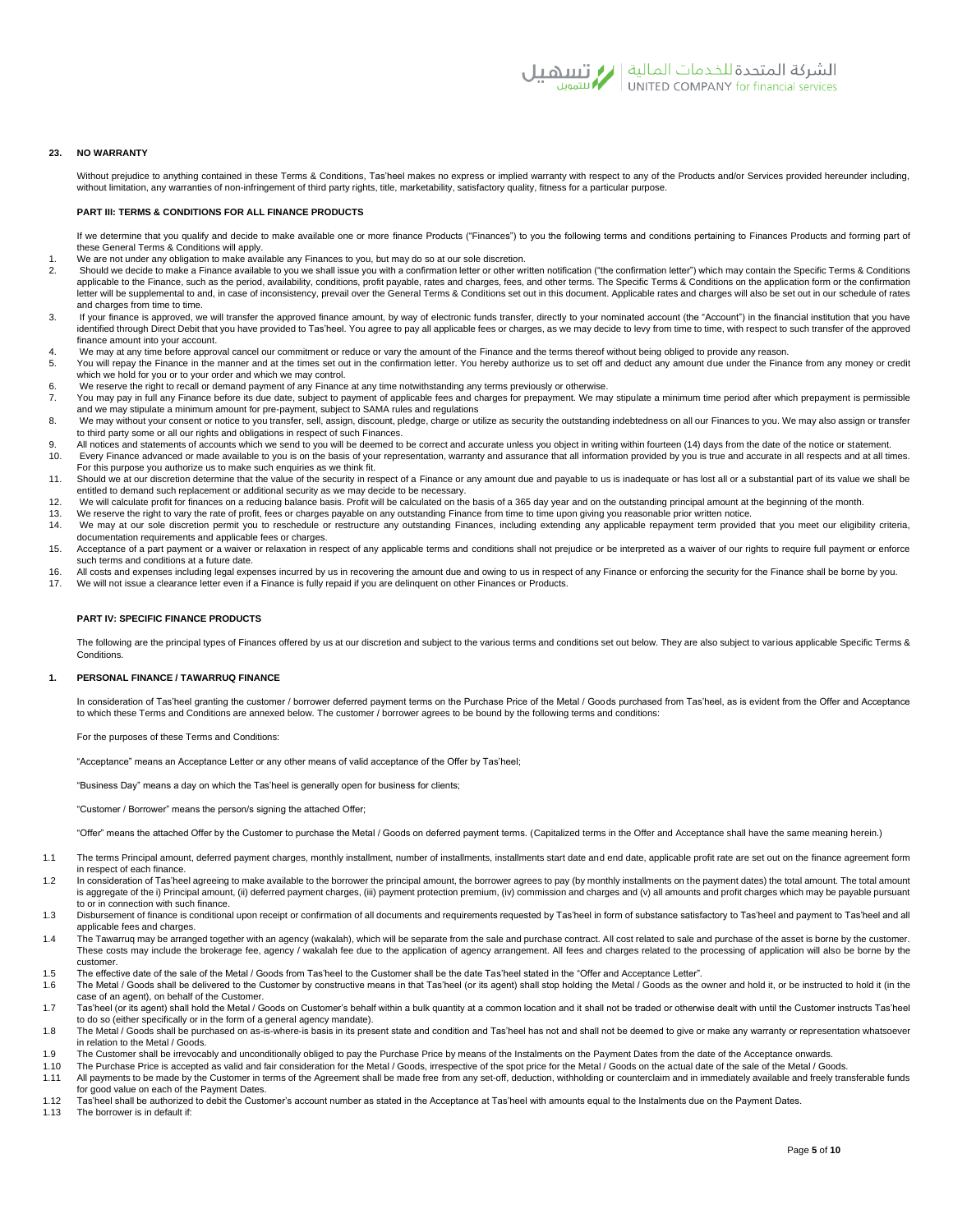

- The monthly installment is not paid in full on its payment date;
- There is a breach of any term(s) of a finance;
- The borrower's employment is terminated, his/her monthly salary is stopped or his/her work permit or residence visa are cancelled.
- Any information provided in the finance application form is found or considered by Tas'heel to be incorrect.
- The borrower or her/her guarantors (if any) goes into bankruptcy, insolvency, liquidation, is declared incapable or dies: or
- The borrower defaults under any obligation or agreement to Tas'heel.

1.14 On the occurrence of a default by the borrower, the outstanding balance of all the finances along with the accrued profit, charges and fees shall immediately become due and payable by the borrower and/or the quarantor(s), if any, and Tas'heel shall have the right to demand the immediate payment of all such amounts. On receipt of any payment from the Borrower, where the borrower is in default of a finance, such payment shall be applied by Tas'heel to repay such liabilities of the borrower to Tas'heel as Tas'heel may see fit.

- 1.15 The borrower hereby acknowledges and confirms that the default in respect of any finance shall constitute a default for the purpose of all finances of the borrower from Tas'heel.<br>1.16 Tas'heel's statements and records
- Tas'heel's statements and records of account shall, in the absence of manifest error, be binding on the Customer and constitute conclusive evidence of amounts due and owing in connection with the Agreement for all relevant purposes, inclusive of legal proceedings.
- 1.17 The Customer shall observe, perform and discharge each and all of its obligations and do all acts and things necessary or desirable to complete the Assignment and cause the monies thereby assigned to become payable directly to Tas'heel (irrespective of whether the Customer is in default or not)
- 1.18 The Customer irrevocably undertakes in favor of Tas'heel that it shall not at any stage give any contrary instructions to its Bank concerning the Assignment or any payments to be made thereunder.
- 1.19 Demand Payment: In case you are in breach of any of the terms of this agreement, Tas'heel may demand payment of the finance in full. Counter Offer: Depending on our credit criteria, you accept that we may approve a finance amount/tenor lower / higher than the one you have requested. In this case, a counter offer will be made to you
- and a verbal confirmation on your part will be deemed sufficient to proceed with disbursement. Details of the amount of instalment, profit and fees will be notified to you in advance.<br>Matter on the legality, validity or en
- 1.22 Any notice made by Tas'heel in respect of the Facility shall be in writing / e-mail and made at the address given by the Customer at the foot of the individual account mandate signed by the Customer and and made at th shall be deemed to have been served on the Customer on the date of posting.
- 1.23 The Customer may not transfer and/or assign its rights and obligations under the agreement to any third party without the written consent of Tas'heel. Tas'heel may cause any such transfer and/or assignment to a Group Member.
- 1.24 This Agreement is not intended to create any rights or remedies capable of enforcement by third parties.<br>1.25 Payments in full: All nayments you must make to us under our agreement must be received by us on t
- Payments in full: All payments you must make to us under our agreement must be received by us on the due date in full in immediately available funds in the currency we specify and without set off, counterclaim or deduction or withholding (including on account of any tax) unless the deduction or withholding is required by law.
- 1.26 Withholding tax: If a law requires you to deduct any tax from a payment to us, you must increase the amount payable so that, after making the deduction, we receive the amount we would have received if no deduction had been required. You agree to deduct the amount for the tax, pay that amount to the relevant authority in accordance with applicable law and give us the original receipts.
- 1.27 Value added tax: All payments to be made by you in connection with our agreement are calculated without regard to any goods and services tax, consumption tax, value added tax or any tax of a similar nature. If any of these types of taxes is payable in connection with the payment, you must pay us an additional amount equal to the payment multiplied by the appropriate rate of tax. You must do so at the same time as making the payment.
- 1.28 Disclosure: Whilst Tas'heel maintains strict confidentiality in all matters relating to customer's account(s) and business, it is agreed and understood that Tas'heel may disclose all information relating to you (including details of accounts, products, etc.) to:
	- Our office and any other member of the office in any jurisdiction ("permitted parties");
	- Professional advisers, service providers or independent contractors to, or agents of, the permitted parties, such as debt collection agencies, data processing firms and correspondents who are under a duty of confidentiality to the permitted parties;
	- Any actual or potential participant or sub-participant in relation to any of our obligations under our banking agreement between us, or assignee, novatee or transferee (or any officer, employee, agent or adviser of any of them);
	- Any credit reference agency, rating agency, business alliance partner, insurer or Takaful broker of, or direct or indirect provider of credit protection, or any permitted parties;
	- Any financial institution which you have or may have dealings for the purpose of conducting credit checks (including in the form of bank references);
	- Any court, tribunal or authority (including an authority investigating an offence) with jurisdiction over the permitted parties;
	- Any authorized person or any security provider;
	- Anyone we consider necessary in order to provide you with services in connection with an account.
- 1.29 By signing the application, the customer warrants that the information given herewith is true and accurate and the customer hereby authorizes Tas'heel Finance to make enquiries as it considers necessary to confirm this information.
- 1.30 If the information disclosed to Tasheel Finance is found inaccurate / misleading, Tas'heel Finance has the right to do the following:
	- Reject to offer the credit facility.
		- Consider it an event of default and recall loan facility(s), where already disbursed
		- Maintain the details of the customer in a negative file.
		- Report the customer details to bureau or any similar organization
		- File a legal case in the court for providing misleading data and recover the facilities disbursed
- 1.31 If the customer finds / detects any illegal procedures concerning the product or service provided, the customer should inform Tas'heel Finance through the following channels:
	- Customer Service Telephone
		- Customer Service Email

# **2. INSTALLMENT SALES / PRODUCT FINANCE**

For the purposes of these Terms and Conditions:

"Murabaha" means the sale and purchase of an asset where the acquisition cost and markup / profit is disclosed to the customer;

"Acceptance" means an Acceptance Letter or any other means of valid acceptance of the Offer by Tas'heel;

"Business Day" means a day on which the Tas'heel is generally open for business for clients;

"Customer / Borrower" means the person/s signing the attached Offer and making the promise to buy the product / goods, post the customer selecting the goods / product from the third party;

"Promise" means the promise made by the customer to sign the Murabaha Contract post selecting the goods / products from the third party.

"Third Party" means the Tas'heel's partner outlet where a customer can visit and select the goods / products that they intend to later buy from Tas'heel on installment.

- 2.1 We may enter into agreements with certain suppliers / third parties and retailers of goods (each "a Supplier") directly for the purchase of such goods for our customers on the basis of installment sales finance provided by us ("Installment sales / Product Finance").
- 2.2 Murabaha to the customer refers to an arrangement whereby the customer promises to purchase an identified and specified asset from a third party on Murabaha terms upon Tas'heel's acquisition of the asset.
- 2.3 The promise to purchase the asset shall be binding on the customer when Tas'heel has taken the action to acquire the asset 2.4 The promise shall be executed separately from and before entering into the Murabaha contrac
- 2.4 The promise shall be executed separately from, and before entering into the Murabaha contract.<br>2.5 Pursuant to the above clause, the promise may be incorporated on another standalone legal doct
- Pursuant to the above clause, the promise may be incorporated on another standalone legal document
- 2.6 If the customer who promised to purchase the acquired asset from Tas'heel refuses to enter in the Murabaha contract post the purchase of the asset from the third party as per the agreed terms, the customer shall be liable for breach of the promise.
- 2.7 Pursuant to the above clause the customer shall compensate Tas'heel for actual costs incurred in the acquisition of the asset and its disposal to a third party and the short fall in the disposal process compared to the purchase price. (If any)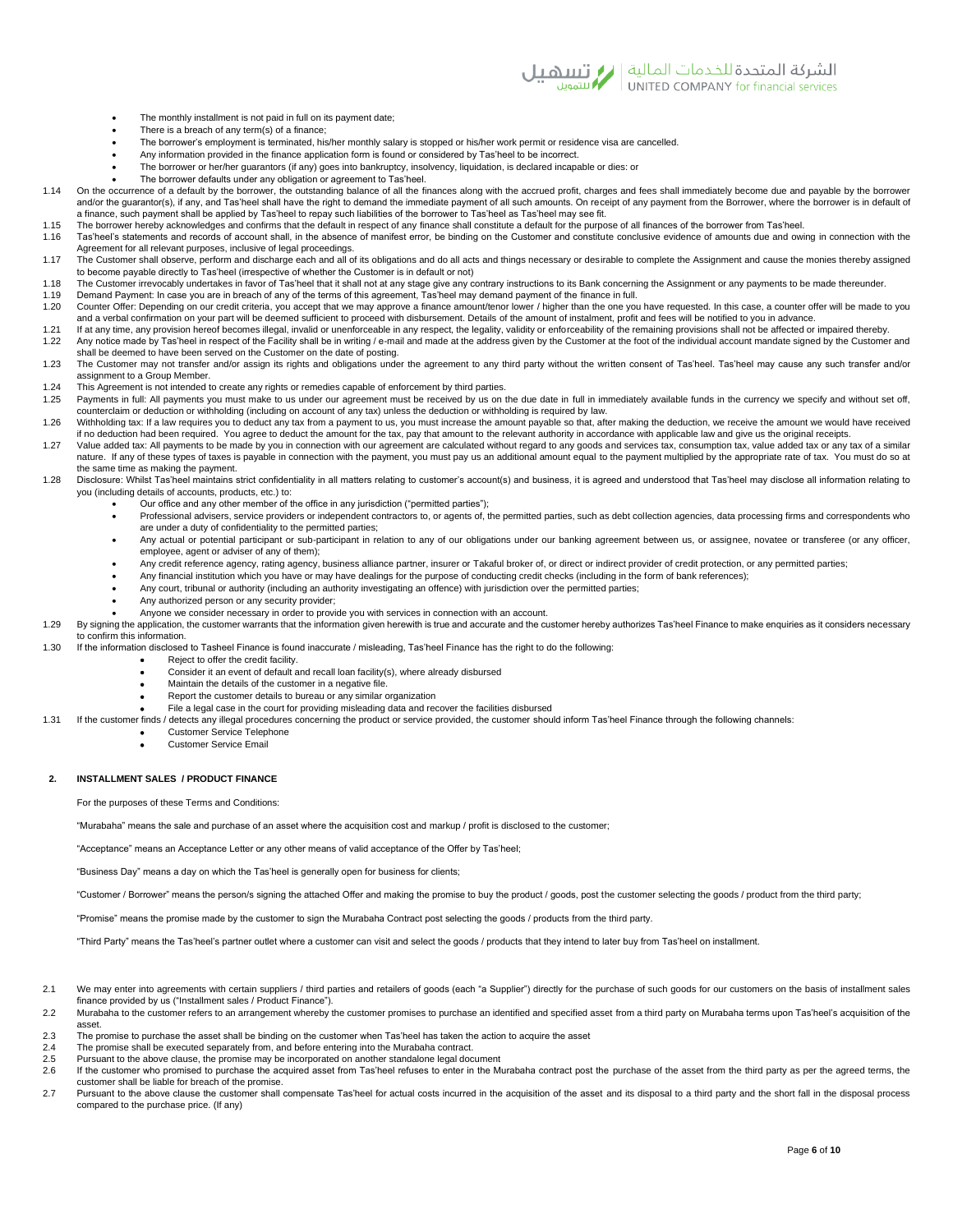

- 2.8 If you wish to purchase such goods using our Installment Sales we shall pay the Supplier / third party and acquire the asset and re-sell the acquired asset to you and book a finance for you to pay the amount in installments.
- 2.9 The goods shall be vested with you whilst you repay in full the Installment Sales / Product Finance together with all profit and other charges and fees due to us.<br>2.10 The risk of damage or loss to such goods shall yes
- 2.10 The risk of damage or loss to such goods shall vest at all times with you and we shall not be responsible for any damage, interference or loss to such goods, as the case may be.<br>2.11 Any complaint as to the goods must Any complaint as to the goods must be made directly to the Supplier and we shall not accept any responsibility for the goods provided. You may not return any goods to us or otherwise seek to claim any
- credit against the Installment Sales / Product Finance in respect of the use or non-use of the goods by you. 2.12 We will assign a maximum allowed limit for your facility based on our internal credit policies, at our sole discretion. You will also be assigned a maximum repayment limit, based on our internal policies, which may be used in one or more tranches by yourself, at your discretion. This maximum repayment limit would be part of our submissions to the credit bureau to facilitate your future transactions. Your usage of the initial tranche shall be taken as consent to your acceptance of the maximum repayment limit. You may choose to reduce the maximum repayment limit, subject to it not being lower than any of your existing commitments, at your convenience by informing us through our formal communication channels.

## **PART V: TAKAFUL PRODUCTS**

#### **1. TAKAFUL PRODUCTS**

- 1.1 We may make available to our customers various Takaful products issued by well-known Takaful companies. However, in making available such Takaful and Takaful products we do not underwrite, administer, or issue Takaful policies. We do not make any representations or warranties as to the suitability, satisfactory cover or performance of such products. We therefore take no responsibility, liability or obligation in respect of such Takaful products.
- 1.2 In making available such Takaful products for our customers we simply provide access to such products. We do not issue or administer the Takaful policies, Takaful cover or any other aspect of the Takaful products nor do we handle or process any claims or entitlements under the Takaful policies. These responsibilities and obligations are exclusively those of the Takaful companies issuing the Takaful products.
- 1.3 We may, from time to time, change the insurer underwriting the Takaful product (s) at our sole discretion.<br>1.4 You will nay our fees (if any and as disclosed) for the Takaful services rendered to you. You recognize
- You will pay our fees (if any and as disclosed) for the Takaful services rendered to you. You recognize that we or our affiliates, group companies and our sales personnel may earn or receive fees, commissions or compensation from the Takaful companies providing the products.

## **PART VI: THE SERVICES**

# **1. ONLINE SERVICES**

- The following provisions together with any terms and conditions shown on the relevant website or application forms will apply to all Products and Services provided by us through the internet from time to time (the "Online Services") and administration of such Products and Services.
- 1.1 You will be obliged to pay any applicable fees, expenses and charges applicable in respect of the Online Services provided.
- 1.2 Any transactions or instructions given through the Online Services will be irrevocable and unconditionally binding on you. You accept that you will make use of the Online Services entirely at your own risk and responsibility.
- 1.3 Our records of all transactions and instructions conducted through our Online Services will be binding and conclusive in the absence of obvious error or omission in such records.<br>1.4 You accept that any security proced
- You accept that any security procedures we implement for our Online Services are reasonable and adequate. For your part you will keep your CN or password supplied to you or created by you for the purposes of the Online Services confidential and prevent the same from being disclosed to third parties or unauthorized persons. You will be fully responsible for the safe keeping of all numbers and passwords as we accept no responsibility or liability for any fraud or damage arising as a result of loss or compromise.
- 1.5 We shall not make any investigations regarding the identity of the user using the Online Services in your name other than making reasonably sure that the appropriate passwords and identification or security methods have been applied. Any use of the Online Services by unauthorized third parties will be solely your responsibility unless you have advised us of the possibility of such unauthorized use and we have had reasonable time to terminate access by unauthorized parties by changing the various security and authentication codes.
- 1.6 All information stored on the Online Services belongs entirely to us.<br>1.7 Mo shall be at liberty to:
- We shall be at liberty to:
	- take such steps as we deem necessary to restrict access to the Online Services;
	- introduce additional or alternative security measures for authentication purposes; and
	- Restrict or terminate your use of the Online Services.
- 1.8 Whilst the Online Services are provided by us and through our facilities we shall not be responsible or liable in any manner for any of the following:
	- failure to make available or accessible any Online Services due to technical, network or other malfunction or breakdown, routine maintenance or upgrades;
	- any errors or omissions or any loss or damage that may occur or arise as a result of any malfunction or failure of the Online Services or otherwise howsoever;
	- any additions, deletions, variations or changes to the Online Services and its use or the terms and conditions under which it is available or daily cut-off times:
	- any partial, incomplete or failed transaction; or
	- failure of any equipment or software provided by third party software providers, service providers and network providers (including but not limited to telecommunications providers, Internet browser providers and Internet access providers), or any agent or subcontractor of any of the foregoing.
- 1.9 Whilst we shall provide the Online Services in a good faith and best efforts basis, we shall not be liable for any loss, damages, costs, or claims incurred by you howsoever caused.<br>1.10 We are unable to quarantee the a
- We are unable to guarantee the accuracy, completeness and timeliness of information provided through our Online Services. We may vary, amend or change the information and the website linked with our Online Service.
- 1.11 We shall not be liable for or responsible for any damage or loss caused by any computer virus, computer code or programming device used in connection with our Online Services, or by any corruption, disruption or damage to information, software, hardware, data or property by reason of or incidental to the use of our Online Service;
- 1.12 We reserve the right to decline to process or honor on line instructions or communications.<br>1.13 We may terminate your use of the Opline Services at any time in our discretion without have
- 1.13 We may terminate your use of the Online Services at any time in our discretion without having to assign any reason.<br>1.14 We shall potify you from time to time of the internet software required for using our Online Ser
- We shall notify you from time to time of the internet software required for using our Online Services and where possible assist in helping you access it. However, we are not obliged to support all versions of the internet software. You will remain responsible for upgrading your software, hardware and operating system from time to time so as to be compatible with ours.
- 1.15 Any hyperlink on our website is for information purposes only and for your convenience. We shall not analyze or investigate such links. The inclusion of a hyperlink does not imply any endorsement of the material on such site.
- 1.16 Certain correspondence such as the online banking password and e-statements will be delivered to you through the email address registered with us. Emails will be sent to you through the public network. You must immediately change the password as soon as you receive them. Thereafter, you should change such numbers periodically. We shall not be responsible for any failure or delay in delivery or for the loss of data or confidential information or for undelivered e-mails.
- 1.17 Whilst we shall provide internet security we cannot quarantee complete protection against internet fraud, hacking and other actions that could affect customer transactions or any other instructions to us including delays or failures in processing the transaction or instructions.
- 1.18 You agree and undertake:<br>1.19 (a) not to use any softwar
- (a) not to use any software or material which you know or have reason to suspect contains any viruses, malicious code, or damaging components which may interfere with the operation of the Online Services or corrupt data or software on or provided through the Online services;
- (b) not to transmit any materials or information through the On Line Services which may be offensive, indecent, defamatory or which may not be lawfully disseminated under applicable laws or which you know or have reason to suspect contains any viruses, malicious code or damaging components.<br>1.20 You will be solely responsible for ensuring the accuracy, adequacy, and completeness of the electronic instructions and that
- such instructions.
- 1.21 We shall not be liable for any loss, damage, or expense suffered by you as a result of:
- 1.22 (a) Electronic instructions being inaccurate, inadequate or incomplete in any way; or
- (b) Any failure, refusal, delay or error by any third party through whom any such electronic instructions are transacted.
- 1.23 Online instructions will not be deemed to have been received by us unless you receive confirmation of receipt. In the event of non-receipt, your instructions will not be carried out or processed and we shall not be liable for any loss, damage, or expense which thereby arises.
- 1.24 Your use of the Services includes the ability to enter into agreements and/or to make transactions electronically.
- 1.25 You acknowledge that your electronic submissions constitute your agreement and intent to be bound by and to pay for such agreements and transactions. Your agreement and intent to be bound by electronic submissions applies to all records relating to all transactions you enter into on this site, including notices of cancellation, policies, contracts, and applications. In order to access and retain your electronic records, you may be required to have certain hardware and software, which are your sole responsibility.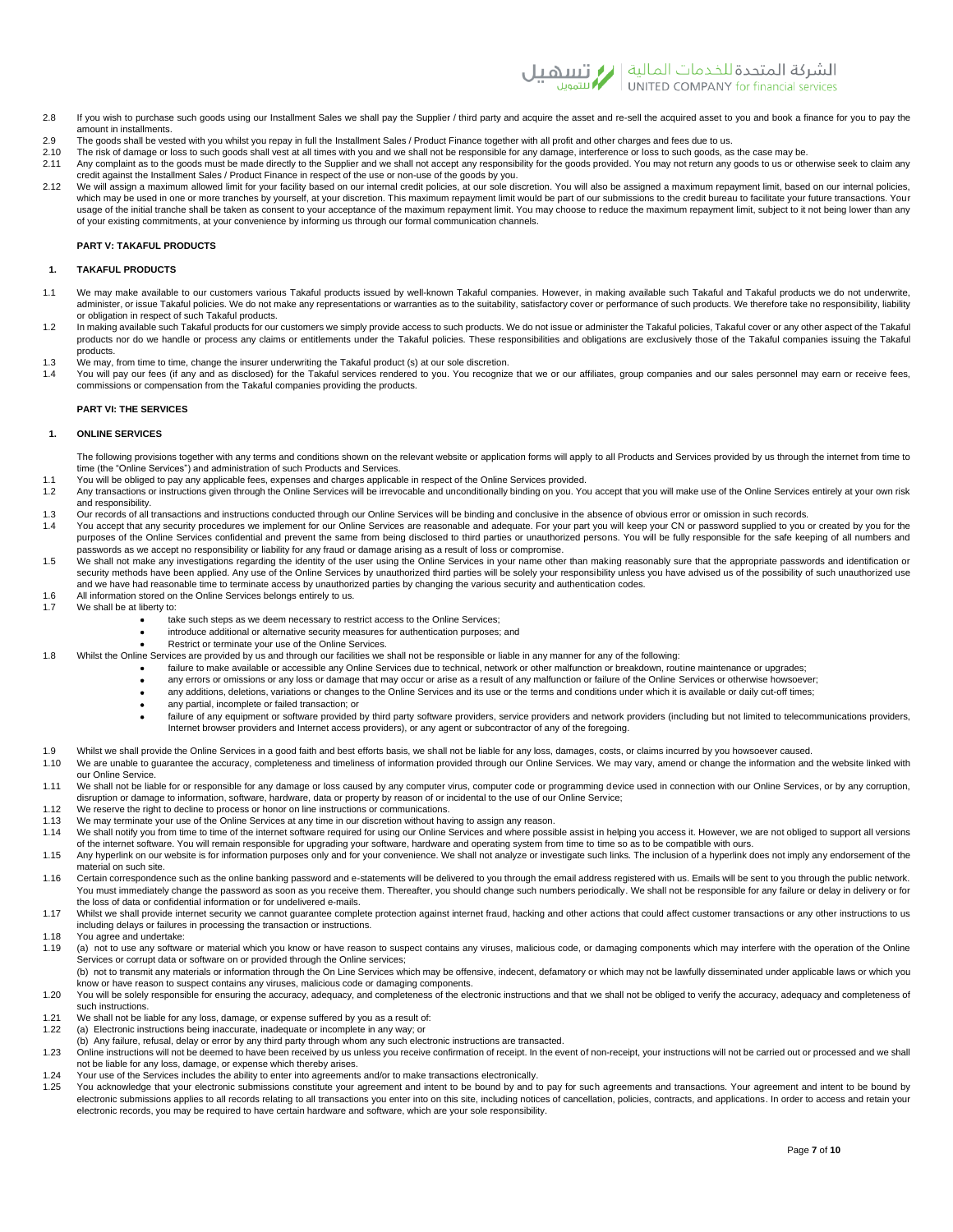

# **2. TAS'HEEL APPS**

- 
- 2.1 In order to avail of the Tas'heel Apps services, you must be a Tas'heel customer.<br>2.2 A registration fee may apply, as may be decided by us at our sole discretion from<br>2.3 If you are not a Tas'heel customer, you will b
- 2.2 A registration fee may apply, as may be decided by us at our sole discretion from time to time.<br>2.3 If you are not a Tas'heel customer, you will be required to register on Tas'heel Apps and by such registration you sha Conditions.
- 2.4 As part of the registration process, you are required to provide information about yourself that is true, accurate, current, and complete in all respects.<br>2.5 You will also be required to undergo Tas'heel's "Know Your
- 2.5 You will also be required to undergo Tas'heel's "Know Your Client" and other due diligence processes. This may require you to provide copies of identification, proof of address, as well as financial wherewithal.
- 2.6 All information provided by you during the registration process and anytime thereafter will be dealt with in accordance with our Privacy Policy which is available on www.Tasheel Finance.com/disclaimer. 2.7 Tas'heel shall use its best endeavors to carryout instructions received by it within such time as may be specified by Tas'heel, however, Tas'heel does not guarantee the fulfilment of instructions within such specified time frames since the Tas'heel Apps service depends on various electronic technology used from time to time and may pass through various intermediaries, which could cause delays and glitches in receipt/ transmission of any instructions by/from Tas'heel from/by you. Accordingly, Tas'heel shall not be liable for any loss, damage whether direct or indirect, costs, charges or expenses incurred by
- you due to a delay/inability in providing the Tas'heel Apps service. 2.8 The Tas'heel Apps service will be available to you only if you are within the cellular circles of the telephone service providers or in the circles forming part of the roaming network of such telephone service
- providers.<br>2.9 If Tas'heel, for any reason whatsoever, is unable to fulfil your instructions, Tas'heel shall not be held liable for any loss, damage whether direct or indirect, costs, charges or expenses incurred by you in this regard.
- 2.10 We are making available to you as our customer the Tas'heel Apps service as the case may be through the platform provided by reputable software providers. In doing so we are simply facilitators and therefore take no responsibility, liability or obligation for rejected instructions or refund of payments. You are expected to assess the suitability, value and use of the application prior to download and you will be obliged to pay any applicable fees, expenses and charges applicable in respect of services provided. Any transactions or instructions given through Tas'heel Apps service will be irrevocable and unconditionally binding on you. You accept that you will make use of Tas'heel Apps service entirely at your own risk and responsibility. Whilst we shall provide the Tas'heel Apps service in a good faith and on a best efforts basis, we shall not be liable for any loss, damages, costs, or claims incurred by you howsoever caused. In particular we shall not be liable for any financial loss due to fraud.
- 2.11 We shall not make any investigations regarding the identity of the user using Tas'heel Apps service in your name other than making reasonably sure through telephonic confirmations that the instructions for purchase and payment were made by you. Any use of the Tas'heel Apps service by unauthorized third parties will be solely your responsibility.
- 2.12 You accept that any security procedures we implement for our Tas'heel Apps service are reasonable and adequate. For your part you will take all measures to keep your device secure and in particular keep your password created by you for the purposes of the Tas'heel Apps service confidential and prevent the same from being disclosed to third parties or unauthorized persons. You will be fully responsible for the safe keeping of all numbers and passwords as we accept no responsibility or liability for any fraud or damage arising as a result of loss or compromise of the password.
- 2.13 Whilst Tas'heel Apps service are provided by us and through our facilities we shall not be responsible or liable in any manner for any of the following:
	- failure to make available or accessible Tas'heel Apps service due to technical, network or other malfunction or breakdown, routine maintenance or upgrades;
	- any errors or omissions or any loss or damage that may occur or arise as a result of any malfunction or failure of Tas'heel Apps service or otherwise howsoever; • any additions, deletions, variations or changes to the Tas'heel Apps service and its use or the terms and conditions under which it is available;
		- any partial, incomplete or failed transaction or bill payment; or
	- failure of any equipment or software provided by third party software providers, service providers and network providers (including but not limited to telecommunications providers, Internet browser providers and Internet access providers), or any agent or subcontractor of any of the foregoing.
- 2.14 You are fully aware of and consent to the risks associated with transmitting instructions for funds transfer to Tas'heel via telephone, mobile, mobile apps, telex, facsimile, letter, mail, messenger or similar methods (the "Manual Instruction Methods"). You agree to the terms and conditions pertaining to Manual Instruction Methods as set out in clause 21.4 of these general terms and conditions
- 2.15 Tas'heel reserves the right to limit, amongst other, the financial value, number and frequency of instructions that you may provide by using the Tas'heel Apps service, Tas'heel further reserves the right to alter/amend/modify the limits as imposed without prior intimation to you.
- 2.16 Tas'heel neither endorses the apps offered by Tas'heel Apps, nor is it in any manner party to the contracts that may be executed between you and the app developer. The apps developer shall be solely responsible to you to render the apps for which payment is to be made under the respective terms and conditions and Tas'heel shall not be responsible/ liable for any deficiency in the same including, but not limited to, deficient quality, delivery, quantity etc., and shall not be made party to any disputes between you and the apps developer. You shall not hold Tas'heel liable for any non-service, delayed service, faulty service rendered by the apps developer and shall not contact, communicate in any manner whatsoever, inter alia, by electronic mail, phone, post, SMS, personal meeting with Tas'heel or any other means of communication in this regard.
- 2.17 You understand and acknowledge that Tas'heel and any other intermediary may require further authentication codes/security devices for provision of the Tas'heel Apps service and may provide the same to you to be used to give instructions and/or perform certain transactions under the Tas'heel Apps. You hereby confirm and understand that Tas'heel is, in no way, in a position to control or regulate such authentication codes/devices and shall, consequently not, in any way be, liable or responsible for actions performed by you utilizing the same.
- 2.18 You acknowledge that the Tas'heel Apps Services is dependent on the infrastructure, connectivity and services provided by the telephone service providers and the intermediaries engaged by Tas'heel. You accept that timeliness, accuracy and readability of SMS/Alerts/instructions/information shall depend on factors affecting the telephone service providers and intermediaries. Tas'heel shall not be liable for non-delivery or delayed delivery of SMS/Alerts/instructions/information, payments, errors, loss or distortion in transmission of information and instructions to/from you or the merchant establishments.
- 2.19 (s) Tas'heel shall endeavor to provide the Tas'heel Apps Services on a best effort basis and you shall not hold Tas'heel liable for non-availability of the Services or any part thereof or non-performance by any cellular service providers or intermediaries or any loss or damage caused to you as a result of use of the Tas'heel Apps services for any cause whatsoever. Tas'heel shall not be liable in any manner to you in connection with the use of the Tas'heel Apps Services facility. You shall not rely on the Alerts/information made available by Tas'heel for your investment or business purposes.
- 2.20 You shall be able to avail of the Tas'heel Apps services by registration on your mobile device with a One Time Password (OTP) selected by you for use of the Tas'heel Apps as a security measure. The OTP is specific to the mobile device used for registration purposes and hence you shall be responsible for the mobile device and any usage of the same, whether by a third party or any other person, and any usage shall be deemed to be usage by you. It shall be your sole responsibility to inform Tas'heel in writing about any change with regard to the mobile device and Tas'heel shall not in any way be liable or responsible for any loss, damages, costs, charges or expenses suffered/incurred by you for reason of your failure to do so.
- 2.21 Tas'heel reserves the right, but shall not be obliged, to make changes, enhancements, and/ or modifications to the Tas'heel Apps service offered by Tas'heel from time to time.
- 2.22 Tas'heel reserves the right to, from time to time at its sole discretion, but with prior intimation to you, to charge fees for the provision of any and/or all of the Tas'heel Apps.<br>2.23 You undertake to provide Tas'he
- 2.23 You undertake to provide Tas'heel with such information and/or render such assistance as is required by Tas'heel for the performance of its obligations for the provision of the Tas'heel Apps Service.<br>2.24 These terms
- These terms and conditions shall be in addition to and not in derogation of the Specific Terms and Conditions and the Terms and Conditions applicable to other services offered by Tas heel. You may also be subject to additional terms and conditions that may apply when you use affiliate services, third-party content, or third-party software.

## **3. STATEMENTS**

We may issue statements of accounts periodically for customer convenience for the various Products and Services accounts which you may have with us. These periodic statements of account will be conclusive and binding on you unless you object within fourteen (14) days from the statement date. However, notwithstanding any objections to the entries in the statements or non-receipt of statements, you are still obliged to make any payments and discharge any other liabilities and obligations you may have and any claim of error with regard to our statements of account does not exempt you from making such payment or discharging such liability. A fee may be chargeable for the provision of paper statements.

# **4. EMAIL STATEMENTS**

- 4.1 We may at our sole discretion provide statements of account by email. For greater convenience, you may request for your statement of account by e-mail instead of in a paper form. However, whenever necessary and at our sole discretion, you may receive a paper statement instead.
- 4.2 Where we agree to provide email statements to you it will be on the basis that you will fully indemnify us against any costs, claims, losses or damages by reason of any errors or omissions on the email statements, mis-delivery, non-delivery or otherwise arising directly or indirectly as a result of the email statement service.
- 4.3 If you request email statements, you would do so on the understanding that such means of communication have an inherent risk of the data and confidential information being accessed, seen by or manipulated by other parties. For this reason you will agree to waive any right or claim of action they may have against us or our employees or offices in this regard. You will also unconditionally and irrevocably undertake to indemnify us, our employees, officers and representatives against all losses, costs, damages or expenses arising by the provision of email statements.
- 4.4 We shall be at liberty to terminate or restrict the availability or use of the email statement service at our discretion at any time without assigning any reason therefor.
- 4.5 There may be charges for this service.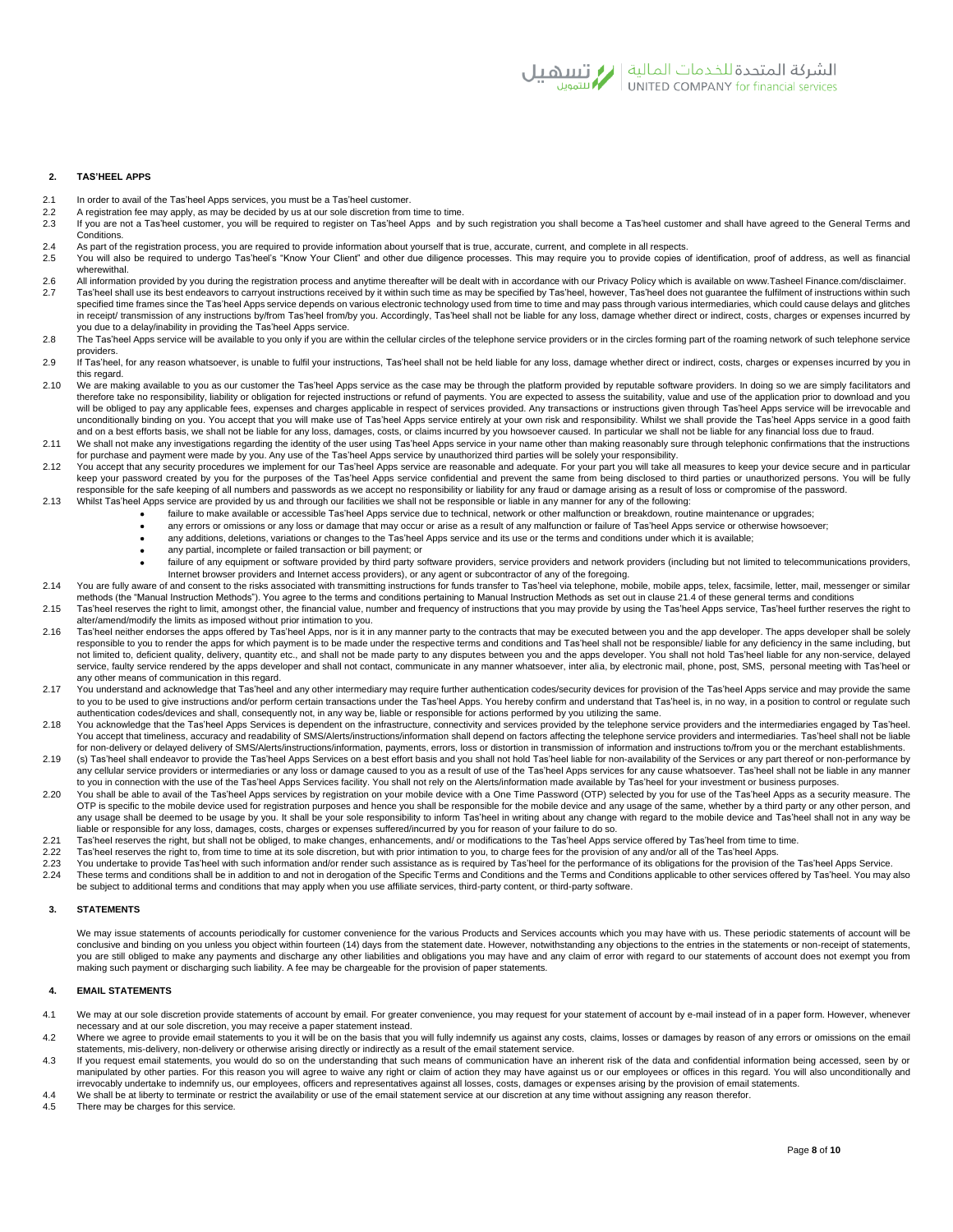

- 4.6 You must notify us of any discrepancy, omission, inaccuracy or wrong entry in an email statement within fourteen (14) days from receipt of the email statement. Upon expiry of this period, you will in the absence of notification be deemed to have received and accepted as true and correct all the entries to the email statement.
- 4.7 You're contractual and other obligations to us including the obligation to make any and all payments due will remain irrespective of the receipt or non-receipt of the email statement.

# **5. TELEPHONE SERVICES**

- 5.1 Our telephone center will make available to you a range of services through the telephone including information regarding status of and balances on your account for the various Products and Services, extended information on the Products and Services, receipt of limited instructions and applications, provision of application forms and materials, and such other services as the center may be designed to provide. Please note that the range of services provided by telephone may change from time to time. All telephone communications with our telephone customer service personnel may be recorded for the purposes of storage, verification, training and ensuring required customer service levels
- 5.2 We shall accept your instructions over the telephone using our telephone services on the basis that you will fully indemnify us and hold us harmless against any consequences, claims, proceedings, damages or losses which may arise or may be incurred by reason of our acting in good faith on your instructions and carrying out instructions from you or purporting to be from you. Other than to undertake our standard security checks we shall be under no obligation to verify that the instructions are from you.
- 5.3 In using this service you acknowledge that we may deal with and provide information to any party who purports to be the customer, provided that the customer verification procedures in force from time to time have been followed by our personnel.
- 5.4 The use of the telephone service is personal only to you and you must not permit any third party to use this facility on your behalf. Any liability or responsibility for third parties who access such services in your name will be borne by you unless we are grossly negligent or in willful default.
- you, hanno the because by exergive rote and gradent contract or matter in the service, provision of erroneous information, failure to act on instructions or otherwise howsoever unless the service, provision of erroneous in same is shown to have been caused by our gross negligence or willful default.

## **6. TAS'HEEL TAKAFUL**

While Tas'heel will endeavor to make available to you the services envisaged under the Tas'heel Takaful, you understand and agree that

- 6.1 The products, services and benefits shall be provided on a best effort basis as may be determined by Tas'heel at its sole discretion;
- 6.2 The services are being made available to you through reputed third party service providers including the Takaful companies as the case may be and Tas'heel is merely acting as a facilitator and therefore takes no responsibility, liability or obligation for any error, omission on the part of the service provider in respect of the timeliness, quality, efficiency, reliability of the services and/or information made available. All queries, complaints and/or claims should be addressed directly to the service provider. Tas heel reserves the right to withdraw, cancel or modify the services and or the terms and conditions governing the services and protection benefits at its sole discretion.
- 6.3 Protection benefits are provided through reputed Takaful service providers. In doing so Tas'heel merely is a facilitator and therefore takes no responsibility, liability or obligation in respect of the protection benefits. You are expected to assess the suitability, value and benefits of such protection before subscribing to them. Tas heel does not make any representations or warranties as to the suitability,<br>satisfactory cover or the benefits offered, you are expected to assess for yourselves the suitability, value and benefits of such protection benefits to make the necessary decisions and to assume full responsibility for your decisions. Please refer to www.tasheelfinance.com for detailed benefits and terms and conditions.
- 6.4 We may, from time to time, change the service providers at our sole discretion. You will pay applicable fees for the services provided to you as specified in www.tasheelfinance.com.

## **PART VII: AUTOMATIC DIRECT REPAYMENT (ADR)**

## **1. RULES**

- 1.1 By signing the appropriate Automatic Direct Repayment (ADR) request and agreeing to the terms and conditions attached thereto, you authorize Tas'heel to take all necessary or appropriate steps to allow for funds (the "Direct Debit Payment") to be debited from your nominated account in accordance with your financial institution / Bank in which you maintain your Account.
- 1.2 The acceptance of a Direct Debit by your financial institution in relation to a Product shall be a condition to any disbursement of funds by Tas'heel.
- 1.3 You acknowledge and agree that to the extent permitted by law: (i) Tas'heel may be required to instruct and communicate with other correspondent banks or financial institutions in order to give effect to your Direct Debit. You hereby give your consent to such instructions and communication; and
- (ii) Any information (including, but not limited to the ADR may be shared or transmitted by Tas'heel to its correspondent banks or financial institutions.
- 1.4 If the debit payment to be made on a day that is not a business day, Tas'heel may direct your financial institution to debit your Account within seven (7) business days immediately following such date.
- 1.5 You shall remain fully responsible and liable to pay any ADR Payment(s) for which Notice has been issued regardless of whether or not you actually receive such Notice. 1.6 You acknowledge and agree that Tas'heel may require you to sign multiple ADR forms (which may include an appropriate ADR amendment request (a "DD Amendment Request")) in respect of the
- Product(s) that you obtain. You agree that each ADR represents an independent obligation to pay on the stipulated payment date. 1.7 You acknowledge and agree that to the extent permitted by law:
- (i) where a ADR is provided in relation to finance, Tas'heel remains free at any time to request further collateral or security to secure your payment obligations and to vary or amend the terms of your finance; and
- 
- ii) Tas'heel is authorized to complete and submit at any time a DDA Amendment Request as provided by you.<br>1.8 Tas'heel shall forward any requests for cancellation and/or amendment of an ADR submitted by you within the mand

## **2. CHANGES BY TAS'HEEL**

- 2.1 You acknowledge and agree that to the extent permitted by law, Tas'heel may (but shall not be obliged to) amend or vary the terms of a ADR to give effect to the intention or purpose of your instruction or as a consequence of any amendments to the Rules.
- 2.2 Subject to clause 2.3, you acknowledge and agree that, in the event that the ADR allows for a variable sum to be deducted from your Account, Tas'heel may debit such sums from your Account up to the prescribed maximum limit specified in your ADR.
- 2.3 It is acknowledged that Tas'heel may amalgamate any unpaid ADR Payment(s) with future ADR Payment(s) with prior notice to you but that in all cases such amalgamated ADR Payment(s) shall not be in excess of the prescribed maximum limit specified in your ADR. Amalgamation of an unpaid ADR Payment shall not be permitted with respect to a fixed amount ADR.

## **3. RE-PRESENTATION OF AN UNPAID ADR**

- 3.1 You acknowledge and agree that to the extent permitted by law, Tas'heel may re-present an ADR which is returned unpaid.<br>3.2 The amount of the re-presented ADR shall be equal to the corresponding unpaid ADR Payment.
- 3.2 The amount of the re-presented ADR shall be equal to the corresponding unpaid ADR Payment.<br>3.3 You agree that you shall be liable to pay all charges and/or fees levied by Tas'heel and/or your f
- You agree that you shall be liable to pay all charges and/or fees levied by Tas'heel and/or your financial institution in respect of the re-presentation of an ADR.

# **4. CHANGES BY YOU**

4.1 You acknowledge and agree that:

(i) a ADR is irrevocable and that you are not entitled to amend, cancel or stop any ADR in favor of Tas'heel without obtaining Tas'heel's prior written consent; and

(ii) any such cancellation, amendment or stop order issued by you for which Tas'heel's prior written consent has not be obtained shall constitute an Event of Default under these General Terms and Conditions.